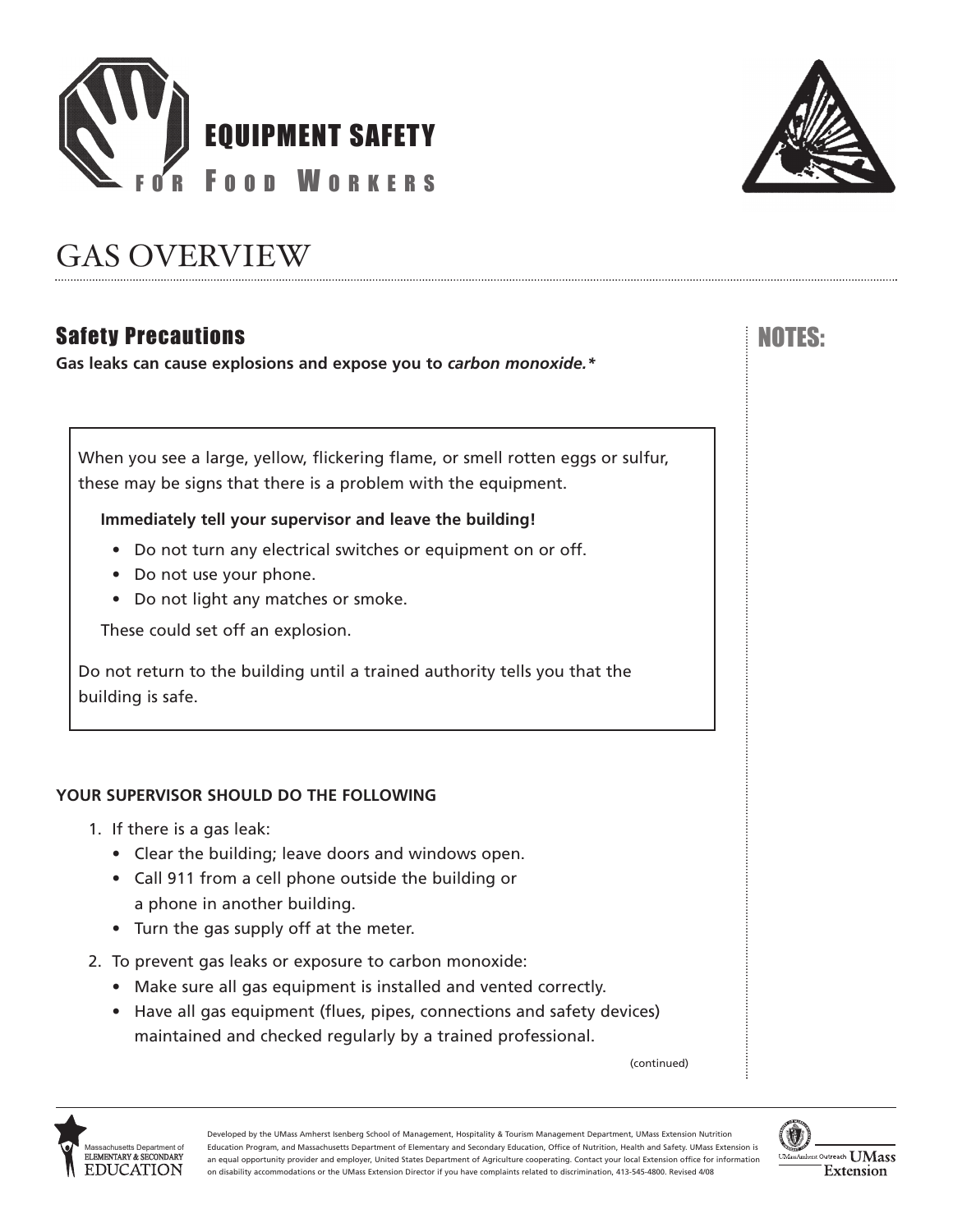NOTES:

## GAS OVERVIEW (continued)

#### **YOU SHOULD**

- Never hang anything from gas pipes; this could loosen the fittings or cause damage to the pipes.
- Always follow *ockout/tagout\** procedures for your facility.

#### **DEFINITIONS:**

- \* *Carbon Monoxide* Carbon monoxide is very toxic gas. It is colorless, odorless, tasteless, flammable. It is formed from incomplete burning of carbon, from products such as gasoline.
- *\* Lockout/Tagout* The standard that covers the servicing and maintenance of machines and equipment in which the unexpected energization or start up of the machine or equipment, or release of stored energy could cause injury to employees.

**For more food and equipment safety information visit<www.mafoodsafetyeducation.info>**

The Equipment Safety fact sheets are general guidelines. Final procedures for safe equipment operation and cleaning should follow the manufacturer's specifications. Check the manufacturer's manual at your site or ask your supervisor for specific equipment details.